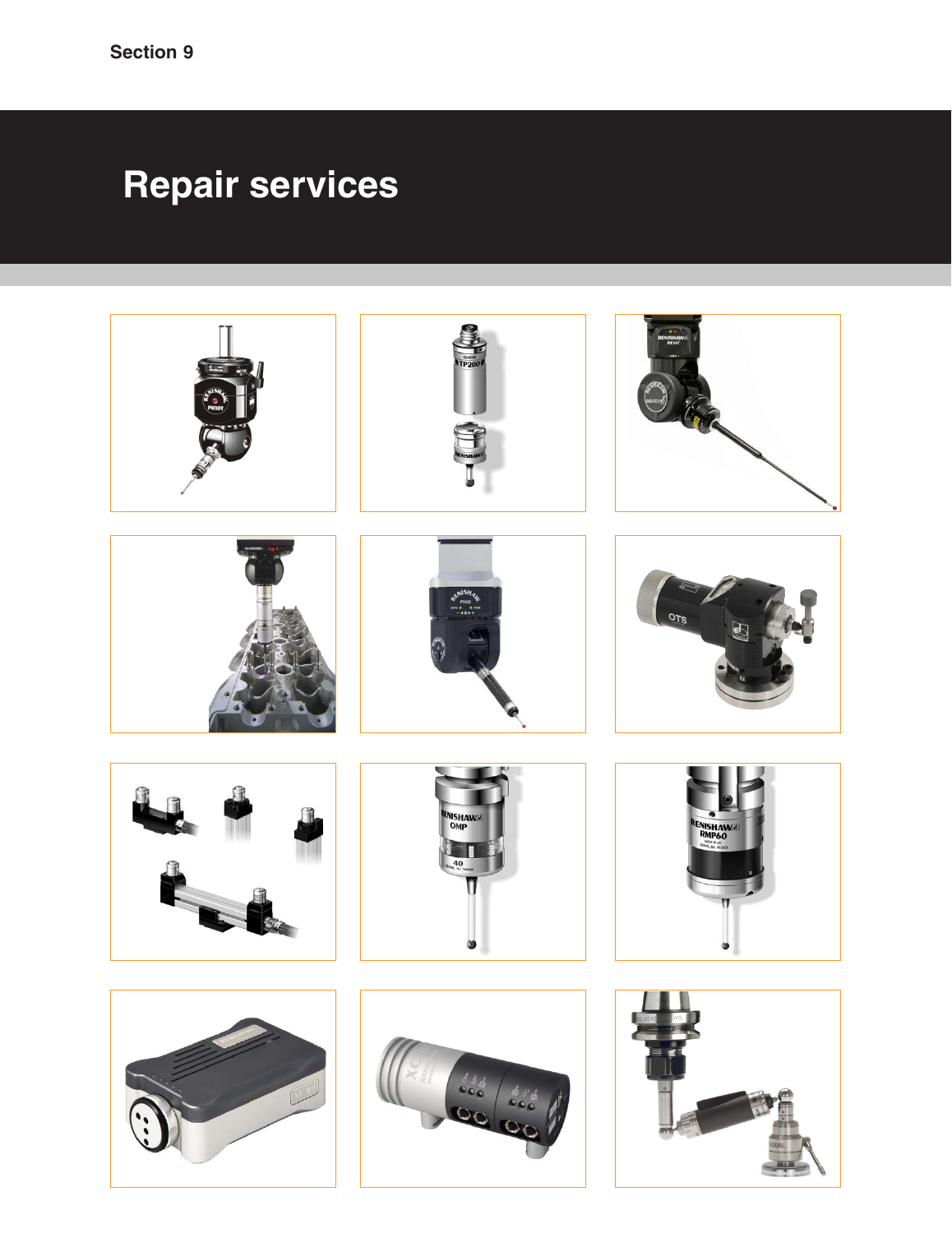# **Renishaw repair services**

## **Services offered**

#### **Repair**

Your product is repaired to factory performance specifications, and carries a 3-month warranty.

#### **Repair By Exchange (RBE)**

Your product is replaced by a refurbished or as new product, shipped to you once we have received your failed product. RBEs carry a 6-month warranty.

#### **Advance RBE**

Your product is replaced by a refurbished or as new product, shipped to you on the same day that you report a fault. Advance RBEs carry a 6-month warranty.

#### **Replace new**

Your product is replaced by a new product, carrying a new factory warranty.

#### **Please note:**

The services offered on each product vary – please consult the detailed list that follows.

On Advance RBE, in order to get you a replacement product as soon as possible, it is necessary to charge a small additional premium on top of the price of the product to cover additional administration.

Available repair services for Specials are quoted per job.

All the following prices are for guidance only. When units are received with excessive wear and tear, or obsolete product is returned for repair, Renishaw reserves the right to quote a different service/replacement charge.

### **Advance replacements**

Advance replacement is a Renishaw premium service aimed at minimizing your downtime. This service is only available on products where a Repair By Exchange (RBE) service is offered. Through this service we ship an RBE in advance of receipt of your inoperative product.

Please note:

- 1) A \$95 charge applies to each advance replacement.
- 2) Your inoperative product must be returned to Renishaw within 14 working days of receipt of the advance replacement.
- 3) Failure to do so will result in an issuance of a non-return invoice in the amount of the difference between the RBE price and the new list price.
- 4) Return of your inoperative product after the issuance of the non-return invoice will not result in a credit of the non-return invoice, and your inoperative product will be returned to you.
- 5) Advance replacements sent out under a warranty claim will not be credited if the returned product is damaged, or no fault is found with the returned product.
- 6) Returns of advance replacements will be accepted if:
	- a) they are returned unused, and in the original packaging, within ten working days of invoice date, and
	- b) the return has been pre-approved by Renishaw through the issuance of a Return Goods Authorization (RGA) number, and
	- c) the return passes Renishaw inspection, and
	- d) a re-stocking fee of \$95 or 20% is applied, whichever is the greater.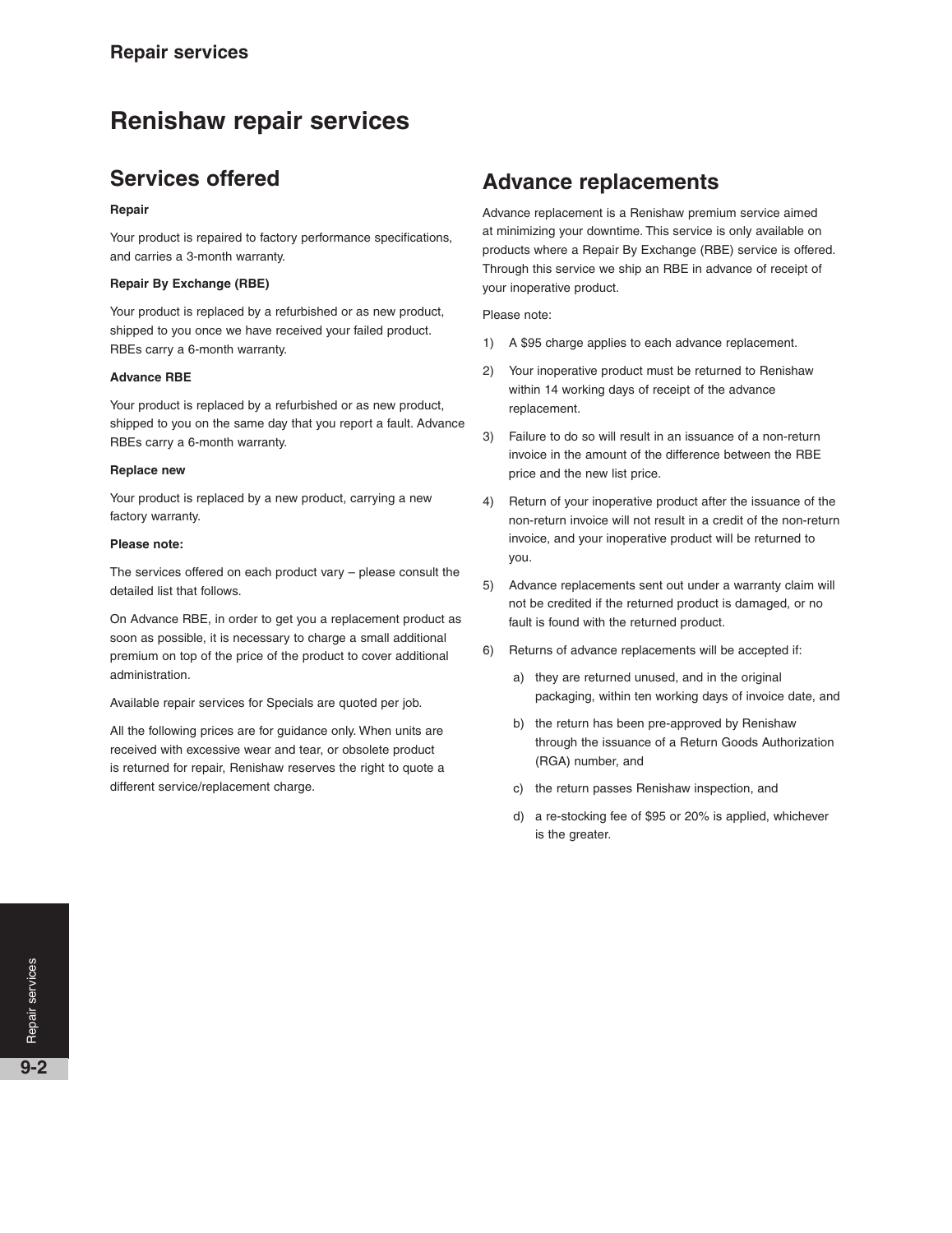

# **Coordinate Measuring Machine products**

#### **Manual probe heads**

| <b>Description</b> | <b>Check and test</b> | Repair | Repair by exchange | <b>RBE</b> part number    |
|--------------------|-----------------------|--------|--------------------|---------------------------|
| MH20               | \$100                 | N/A    | \$1,095            | A-4043-0024-RBE           |
| MH <sub>20i</sub>  | \$100                 | N/A    | \$1,395            | A-4099-0022-RBE           |
| MH <sub>8</sub>    | \$100                 | N/A    | \$760              | A-1332-0002-RBE           |
| <b>MIH</b>         | \$225                 | \$980  | \$1,975            | A-1070-0003-RBE           |
| PH <sub>1</sub>    | \$100                 | N/A    | \$550              | A-1049-1795-RBE           |
| PH <sub>5</sub>    | \$100                 | N/A    | N/A                | Replace at new list price |
| PH <sub>6</sub>    | \$100                 | N/A    | N/A                | Replace at new list price |

#### **Motorized and servo positioning heads**

| <b>Description</b>     | <b>Check and test</b> |                | <b>Calibration Minor repair</b> | <b>Major repair</b> | Repair by exchange                      | <b>RBE</b> part number |
|------------------------|-----------------------|----------------|---------------------------------|---------------------|-----------------------------------------|------------------------|
| <b>REVO®</b>           | \$480                 |                |                                 |                     | \$9,320                                 | A-3060-0040-RBE        |
| REVO <sub>2</sub>      | \$480                 |                |                                 |                     | \$10,350                                | A-5759-1000-RBE        |
| <b>PH20</b>            | \$480                 |                |                                 |                     | \$4,125                                 | A-5669-0001-RBE        |
| PH9/PH9A               | Obsolete              |                |                                 |                     | Call for upgrade options to PH10 system |                        |
| PH <sub>10</sub> M     | \$480                 | \$595          | \$1,095                         | \$2,340             | \$5,120                                 | A-1025-6050-RBE        |
| PH10MQ                 | \$480                 | \$595          | \$1,095                         | \$2,340             | \$5,120                                 | A-1036-6001-RBE        |
| PH10MQH                | \$480                 | \$595          | \$1,095                         | \$2,340             | \$5.120                                 | A-1036-0100-RBE        |
| PH <sub>10</sub> T     | \$480                 | \$595          | \$1,095                         | \$2,340             | \$5,120                                 | A-1025-7526-RBE        |
| PH10M Plus             | \$480                 | \$595          | \$1,095                         | \$2,340             | \$5,120                                 | A-5863-1000-RBE        |
| PH10T Plus             | \$480                 | \$595          | \$1,095                         | \$2,340             | \$5,120                                 | A-5863-2000-RBE        |
| PH10MQ Plus \$480      |                       | \$595          | \$1,095                         | \$2,340             | \$5,120                                 | A-5863-3000-RBE        |
| <b>Description</b>     |                       | <b>Upgrade</b> | Upgrade part number             |                     | Repair by exchange                      | <b>RBE</b> part number |
| PHS-2 RBE              |                       |                |                                 |                     | \$12,613                                | A-5795-0001-RBE        |
| PHS (upgrade to PHS-2) |                       | \$19,609       | A-5795-0001-UPG                 |                     |                                         |                        |

#### **Controllers**

| <b>Description</b>                      | Calibration | Repair | Repair by exchange                      | <b>RBE</b> part number |
|-----------------------------------------|-------------|--------|-----------------------------------------|------------------------|
| ACC2 (upgrade to ACC2-3)                | N/A         | N/A    | \$1.110                                 | A-6299-0100-RBE        |
| ACC2-2 (upgrade to ACC2-3)              | N/A         | N/A    | \$1,110                                 | A-6299-0100-RBE        |
| $ACC2-3$                                | N/A         | M/A    | \$1,100                                 | A-6299-0100-RBE        |
| PHC9/RS232                              | Obsolete    |        | Call for upgrade options to PH10 system |                        |
| PHC9/IEEE                               | Obsolete    |        | Call for upgrade options to PH10 system |                        |
| PHC10/RS232 (upgrade to PHC10-3 Plus)   | N/A         | N/A    | \$1,110                                 | A-5863-0100-RBE        |
| PHC10-2/RS232 (upgrade to PHC10-3 Plus) | N/A         | N/A    | \$1,110                                 | A-5863-0100-RBE        |
| PHC10-3 Plus                            | \$280       | N/A    | \$1,110                                 | A-5863-0100-RBE        |
| PHS PC card                             | N/A         | N/A    | \$1,460                                 | A-2150-0824-RBE        |
| PHS PC card (B&S)                       | N/A         | N/A    | \$1,460                                 | A-2150-1360-RBE        |

#### **Probes**

| <b>Description</b><br>Probe recertification (check and test) | <b>Price</b><br>\$100 |                    |                        |
|--------------------------------------------------------------|-----------------------|--------------------|------------------------|
| <b>Description</b>                                           | Repair                | Repair by exchange | <b>RBE</b> part number |
| SP25M probe body                                             | N/A                   | \$1,745            | A-2237-1000-RBE        |
| SM25-1 module                                                | N/A                   | \$1.245            | A-2237-1111-RBE        |
| SM25-2 module                                                | N/A                   | \$1.245            | A-2237-1112-RBE        |
| SM25-3 module                                                | N/A                   | \$1,245            | A-2237-1113-RBE        |
| SM25-4 module                                                | N/A                   | \$1,420            | A-2237-1114-RBE        |
| SM25-5 module                                                | N/A                   | \$1,860            | A-2237-1115-RBE        |
| TM25-20 module                                               | N/A                   | \$690              | A-2237-1200-RBE        |
| <b>SP600M</b>                                                | N/A                   | \$4.120            | A-2098-0104-RBE        |
| TP <sub>1</sub> S                                            | N/A                   | \$925              | A-1041-7540-RBE        |
| TP1SM                                                        | N/A                   | \$925              | A-1041-7541-RBE        |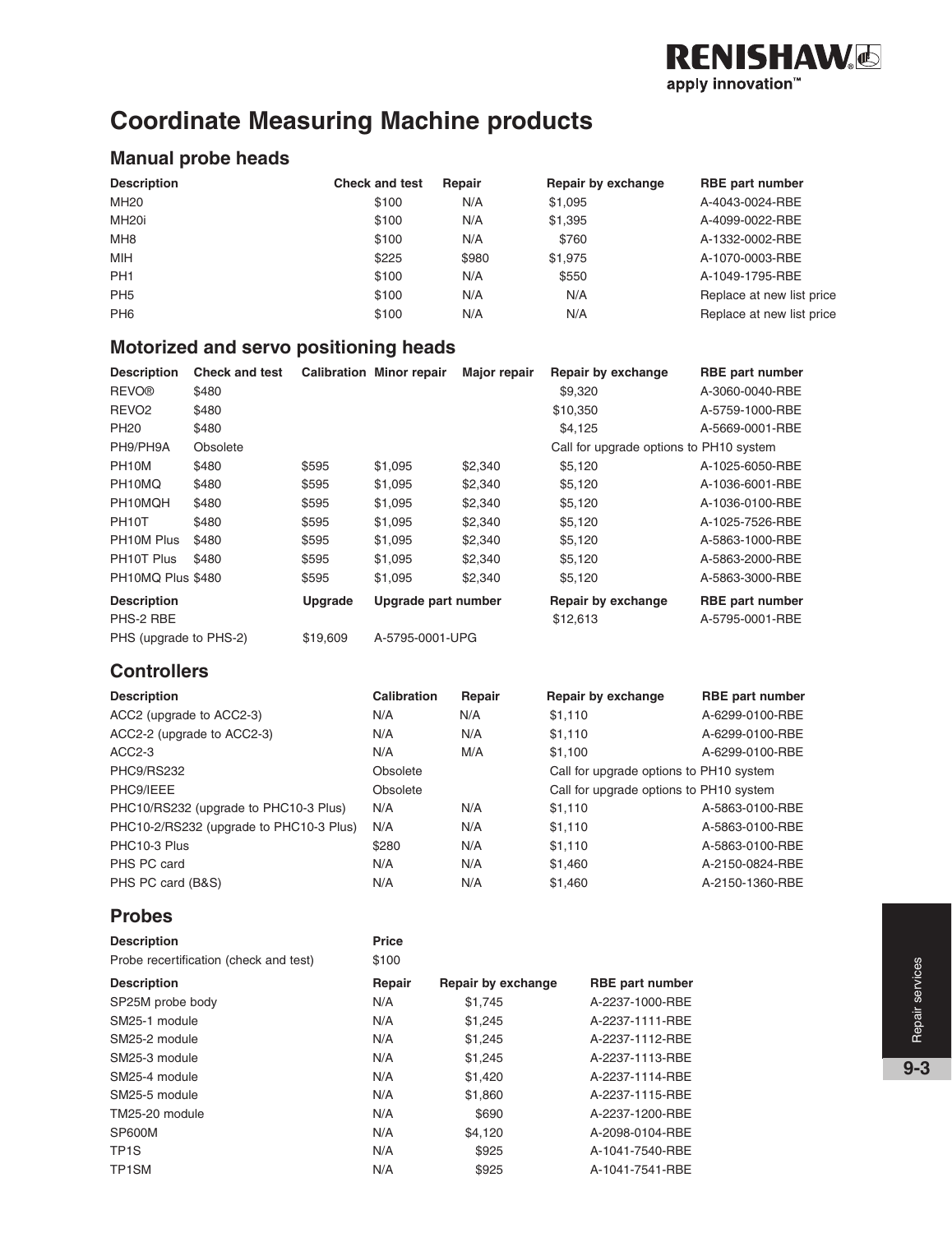## **Repair services**

### **Probes continued**

| <b>Description</b>                    | Repair       | Repair by exchange                     | <b>RBE</b> part number    |                   |
|---------------------------------------|--------------|----------------------------------------|---------------------------|-------------------|
| <b>TP2-5W</b>                         | N/A          | \$930                                  | A-1042-1890-RBE           |                   |
| TP <sub>6</sub>                       | N/A          | \$925                                  | A-1039-0001-RBE           |                   |
| TP6A                                  | N/A          | \$925                                  | A-1039-0028-RBE           |                   |
| TP7M                                  | N/A          | \$1,290                                | A-1073-0121-RBE           |                   |
| <b>TPES</b>                           | N/A          | \$730                                  | A-1311-0033-RBE           |                   |
| TP20 low force probe module only      | N/A          | \$900                                  | A-1371-0392-RBE           |                   |
| TP20 standard force probe module only | N/A          | \$900                                  | A-1371-0270-RBE           | <b>MEN</b>        |
| TP20 medium force probe module only   | N/A          | \$900                                  | A-1371-0271-RBE           |                   |
| TP20 extended force probe module only | N/A          | \$900                                  | A-1371-0272-RBE           | $\frac{6}{30005}$ |
| TP20 6-way probe module only          | N/A          | \$1,000                                | A-1371-0419-RBE           |                   |
| EM1 TP20 extension module             | N/A          | \$1,000                                | A-1371-0430-RBE           |                   |
| EM2 TP20 extension module             | N/A          | \$1,000                                | A-1371-0431-RBE           |                   |
| TP20 body only                        | N/A          | \$690                                  | A-1371-0275-RBE           |                   |
| TP20 body (non-inhibit)               | N/A          | \$690                                  | A-1371-0636-RBE           |                   |
| TP200 stylus module                   | N/A          | N/A                                    | Replace at new list price |                   |
| TP200 probe sensor                    | N/A          | \$1,100                                | A-1207-0020-RBE           |                   |
| TP200B probe sensor                   | N/A          | \$1,100                                | A-1207-0046-RBE           |                   |
| Docorintion<br>Chook and toot         | Minor ropoir | Major ropair <b>Dopair by oxobango</b> | <b>DRE</b> nort numbor    |                   |

|             | Description Check and test Minor repair |         |         | Major repair Repair by exchange RBE part number |                 |
|-------------|-----------------------------------------|---------|---------|-------------------------------------------------|-----------------|
| <b>SP80</b> | \$145                                   | \$1.875 | \$3.040 | \$5,060                                         | A-2238-0101-RBE |
| SP80H       | \$145                                   | \$1,875 | \$3.040 | \$5,060                                         | A-2238-0414-RBE |

#### **Interfaces**

| <b>Description</b> | Repair | Repair by exchange | <b>RBE part number</b>    |
|--------------------|--------|--------------------|---------------------------|
| PI7-3              | N/A    | N/A                | Replace at new list price |
| PI200-3            | N/A    | N/A                | Replace at new list price |

# **Machine checking gage**

| <b>Description</b>                                                                           | Calibration |
|----------------------------------------------------------------------------------------------|-------------|
| Small checking gage set (includes arms, pivot and stylus; excludes needed replacement items) | \$438       |
| Large checking gage set (includes arms, pivot and stylus; excludes needed replacement items) | \$479       |
| (The machine checking gage is sent to the UK for calibration.)                               |             |

#### **Changing systems**

| <b>Description</b> | Calibration | Minor repair                  | Major repair | Repair by exchange | <b>RBE</b> part number |
|--------------------|-------------|-------------------------------|--------------|--------------------|------------------------|
| ACR <sub>1</sub>   | \$450       | \$910                         | \$1,940      | \$5,050            | A-1051-1300-RBE        |
| ACR <sub>2</sub>   | N/A         | N/A                           | N/A          | \$1,990            | A-1383-0003-RBE        |
| ACR <sub>3</sub>   | N/A         | \$405 (port replacement only) | N/A          | \$2,925            | A-5036-0005-RBE        |
| FCR <sub>25</sub>  | N/A         | \$360 (port replacement only) | N/A          | \$695              | A-2237-1401-RBE        |
| (for use with MRS) |             |                               |              |                    |                        |
| <b>FCR25-L3</b>    | N/A         | \$360 (port replacement only) | N/A          | \$1,040            | A-2237-1403-RBE        |
| MCR <sub>20</sub>  | N/A         | \$440 (port replacement only) | N/A          | \$1,095            | A-1371-0163-RBE        |
| <b>SCR600</b>      | N/A         | N/A                           | N/A          | \$2,065            | A-2098-0724-RBE        |
| <b>SCR200</b>      | N/A         | \$1.160                       | N/A          | \$2,065            | A-1085-0370-RBE        |



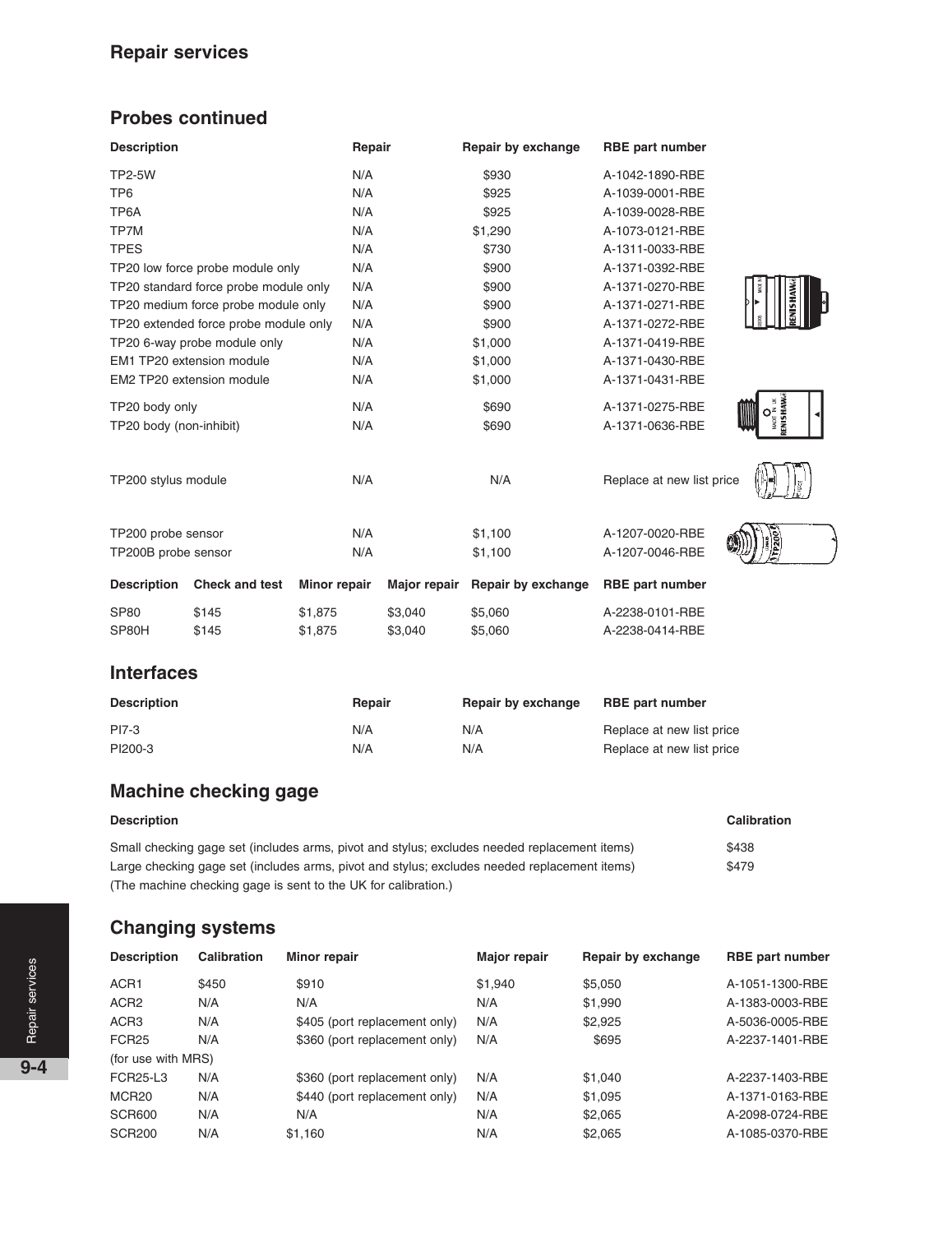

# **Machine Tool products**

### **Inspection probes for machining centers**

| <b>Description</b>                | <b>Price</b> |                                   |                            |
|-----------------------------------|--------------|-----------------------------------|----------------------------|
| Recertification (check and test)  | \$100        |                                   |                            |
| <b>Description</b>                | Repair       | Repair by exchange                | <b>RBE</b> part number     |
| CP1 probe                         | Obsolete     | Call for upgrade options          |                            |
| MP1/R probe                       | Obsolete     | Call for upgrade options          |                            |
| MP1/S probe                       | Obsolete     | Call for upgrade options          |                            |
| MP3 probe                         | N/A          | \$785                             | A-2053-5358-RBE            |
| MP3 wide angle OMP short arm      | Obsolete     | Call for upgrade options to RMP60 |                            |
| MP3 wide angle OMP long arm       | Obsolete     | Call for upgrade options to RMP60 |                            |
| MP3 360° OMP                      | Obsolete     | Call for upgrade options to RMP60 |                            |
| MP12 probe                        | Obsolete     | Call for upgrade options          |                            |
| <b>MP16 (RMP2)</b>                | N/A          | Call for upgrade options to RMP60 |                            |
| MP15                              | N/A          | \$880                             | A-2116-0621-RBE            |
| MP15F                             | N/A          | \$880                             | A-2116-0685-RBE            |
| MP700 probe module                | Obsolete     | Call for upgrade options          |                            |
| MP700 OMP 35°                     | Obsolete     | Call for upgrade options          |                            |
| MP700 OMP 70°                     | Obsolete     | Call for upgrade options          |                            |
| OMP40                             | N/A          | \$1,210                           | Legacy: A-4071-0001-RBE    |
|                                   |              |                                   | Modulated: A-4071-2001-RBE |
| <b>OMP400</b>                     | N/A          | \$1,720                           | Legacy: A-5069-0001-RBE    |
|                                   |              |                                   | Modulated: A-5069-2001-RBE |
| OMP60                             | N/A          | \$1,210                           | Legacy: A-4038-0001-RBE    |
|                                   |              |                                   | Modulated: A-4038-2001-RBE |
| <b>OMP600</b>                     | N/A          | \$1,650                           | A-5180-2001-RBE            |
| RMP40                             | N/A          | \$1,545                           | A-5480-0001-RBE            |
| RMP60                             | N/A          | \$1,610                           | A-4113-0001-RBE            |
| RMP60Q                            | N/A          | \$1,610                           | A-5742-0001-RBE            |
| RMP60MQ                           | N/A          | \$965                             | A-5742-1003-RBE            |
| <b>RMP600</b>                     | N/A          | \$1,930                           | A-5312-0001-RBE            |
| OMP60M/RMP60M probe module        | N/A          | \$910                             | A-4038-1002-RBE            |
| <b>OMP60M</b> transmission module | N/A          | \$750                             | A-4038-1003-RBE            |

| <b>Description</b> | <b>Check test</b> | Minor repair | Medium repair | Maior repair | Repair by exchange | <b>RBE part number</b> |
|--------------------|-------------------|--------------|---------------|--------------|--------------------|------------------------|
| MSP80 rear exit    | \$430             | \$1.120      | \$4.475       | \$6.950      | \$12,500           | A-2238-1255-RBE        |
| MSP80 side exit    | \$430             | \$1.120      | \$4.475       | \$6.950      | \$12,500           | A-2238-1270-RBE        |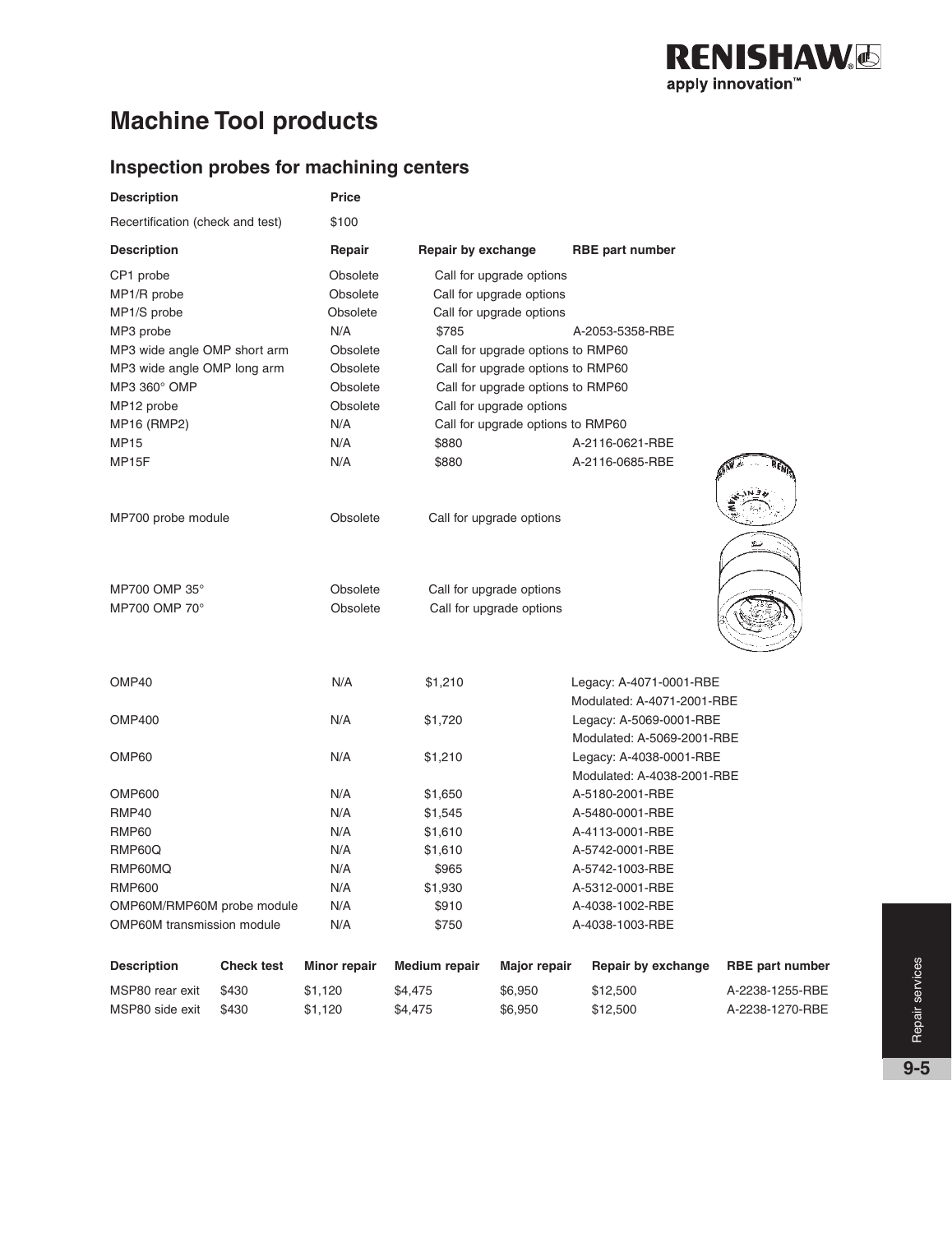# **Tool setting probes for machining centers**

| <b>Description</b>                                  | Repair        | Upgrade            | Upgrade part number       |
|-----------------------------------------------------|---------------|--------------------|---------------------------|
| MP4 side exit (obsolete, upgrade to TS34 side exit) | N/A           | \$2,291            | RI-2197-3000              |
| MP4 rear exit (obsolete, upgrade to TS34 rear exit) | N/A           | \$2,291            | RI-2197-2100              |
| MP6 base only                                       | N/A           | N/A                | Replace at new list price |
| <b>Description</b>                                  | <b>Rewire</b> | Repair by exchange | <b>RBE</b> part number    |
| <b>TS27R</b>                                        | \$210         | \$890              | A-2008-0368-RBE           |
| TS34 rear exit                                      | N/A           | \$1,015            | A-2197-2100-RBE           |
| TS34 side exit                                      | N/A           | \$1,015            | A-2197-3000-RBE           |
| <b>Description</b>                                  | Repair        | Repair by exchange | <b>RBE</b> part number    |
| NC4 generic TX (separate)                           | N/A           | \$1,055            | A-4114-5200-RBE           |
| NC4 generic RX (separate)                           | N/A           | \$1,055            | A-4114-5300-RBE           |
| NC4 TX separate with connector                      | N/A           | \$1,055            | A-4114-2345-RBE           |
| NC4 RX separate with connector                      | N/A           | \$1,055            | A-4114-2346-RBE           |
| NC4F95 compact                                      | N/A           | \$2,100            | A-5299-5210-RBE           |
| NC4F115 compact                                     | N/A           | \$2,100            | A-5299-5010-RBE           |
| NC4F145 compact                                     | N/A           | \$2,100            | A-5299-5310-RBE           |
| NC4F230 compact                                     | N/A           | \$2,100            | A-5299-5110-RBE           |
| NC4F300 compact                                     | N/A           | \$2,100            | A-5299-5710-RBE           |
| NC4F300 modular                                     | N/A           | \$2,100            | A-4114-5100-RBE           |
| <b>NCPCB</b>                                        | N/A           | N/A                | Replace at new list price |
| <b>OTS</b>                                          | N/A           | \$1,000            | A-5401-2001-RBE           |
| OTS (AA)                                            | N/A           | \$1,080            | A-5514-2001-RBE           |
| TRS <sub>2</sub>                                    | N/A           | \$675              | A-5450-0400-RBE(TRS2)     |
| <b>RTS</b>                                          | N/A           | \$1,640            | A-5646-0001-RBE           |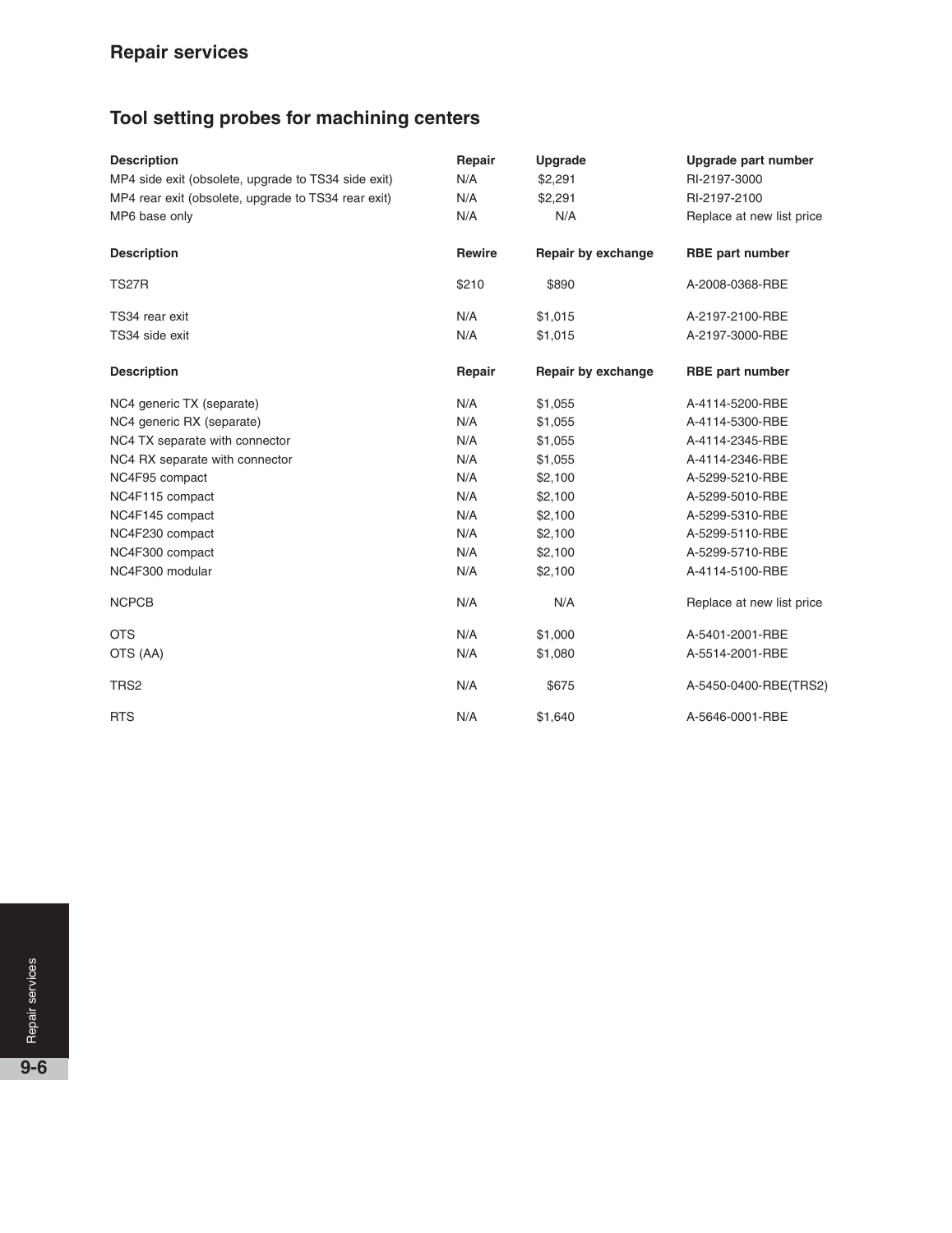# **RENISHAW** apply innovation<sup>™</sup>

# **Inspection probes for turning centers**

| <b>Description</b>  | Repair   | Repair by exchange       | <b>RBE</b> part number |
|---------------------|----------|--------------------------|------------------------|
| LP2 probe           | N/A      | \$795                    | A-2063-6098-RBE        |
| LP2DD probe         | N/A      | \$795                    | A-2063-8020-RBE        |
| LP2H probe          | N/A      | \$795                    | A-2064-0002-RBE        |
| LTO <sub>2</sub>    | Obsolete | Call for upgrade options |                        |
| LTO <sub>2</sub> S  | Obsolete | Call for upgrade options |                        |
| LTO2T (25 mm shank) | Obsolete | Call for upgrade options |                        |
| LTO2T (1 in shank)  | Obsolete | Call for upgrade options |                        |
| LTO3T (25 mm shank) | Obsolete | Call for upgrade options |                        |
| LTO3T (1 in shank)  | Obsolete | Call for upgrade options |                        |
| MP250               | N/A      | \$1,080                  | A-5500-1600-RBE        |
| OLP40               | N/A      | \$1,205                  | A-5625-2001-RBE        |
| OMP40M              | N/A      | \$770                    | A-5626-2001-RBE        |
| RLP40               | N/A      | \$1,650                  | A-5627-0001-RBE        |
| RMP40M              | N/A      | \$965                    | A-5628-0001-RBE        |

## **Tool setting arms**

| <b>Description</b>            | Repair | Repair by exchange | <b>RBE</b> part number |
|-------------------------------|--------|--------------------|------------------------|
|                               |        |                    |                        |
| HPRA 6 in with RP3            | N/A    | \$1,540            | A-2176-0691-RBE        |
| HPRA 8 in with RP3            | N/A    | \$1,540            | A-2176-0692-RBE        |
| HPRA 10 in with RP3           | N/A    | \$1,540            | A-2176-0693-RBE        |
| HPRA 12 in with RP3           | N/A    | \$1,540            | A-2176-0694-RBE        |
| HPRA 15 in with RP3           | N/A    | \$1,540            | A-2176-0695-RBE        |
| HPRA 18 in with RP3           | N/A    | \$1,540            | A-2176-0697-RBE        |
| HPRA 24 in with RP3           | N/A    | \$1,540            | A-2176-0698-RBE        |
| HPPA 6 in rear exit with RP3  | N/A    | \$1,820            | A-2275-0181-RBE        |
| HPPA 8 in rear exit with RP3  | N/A    | \$1,820            | A-2275-0182-RBE        |
| HPPA 10 in rear exit with RP3 | N/A    | \$1,820            | A-2275-0183-RBE        |
| HPPA 12 in rear exit with RP3 | N/A    | \$1,820            | A-2275-0184-RBE        |
| HPPA 15 in rear exit with RP3 | N/A    | \$1,820            | A-2275-0185-RBE        |
| HPPA 18 in rear exit with RP3 | N/A    | \$1,820            | A-2275-0186-RBE        |
| HPMA 6 in rear exit with RP3  | N/A    | \$2,050            | A-2181-0645-RBE        |
| HPMA 8 in rear exit with RP3  | N/A    | \$2,050            | A-2181-0646-RBE        |
| HPMA 10 in rear exit with RP3 | N/A    | \$2,050            | A-2181-0647-RBE        |
| HPMA 12 in rear exit with RP3 | N/A    | \$2,050            | A-2181-0648-RBE        |
| HPMA 15 in rear exit with RP3 | N/A    | \$2,050            | A-2181-0649-RBE        |
| HPMA 18 in rear exit with RP3 | N/A    | \$2,050            | A-2181-0650-RBE        |
| HPMA 24 in rear exit with RP3 | N/A    | \$2,050            | A-2181-0651-RBE        |
| HPGA (side exit)              | N/A    | \$1,985            | A-5616-0352-RBE        |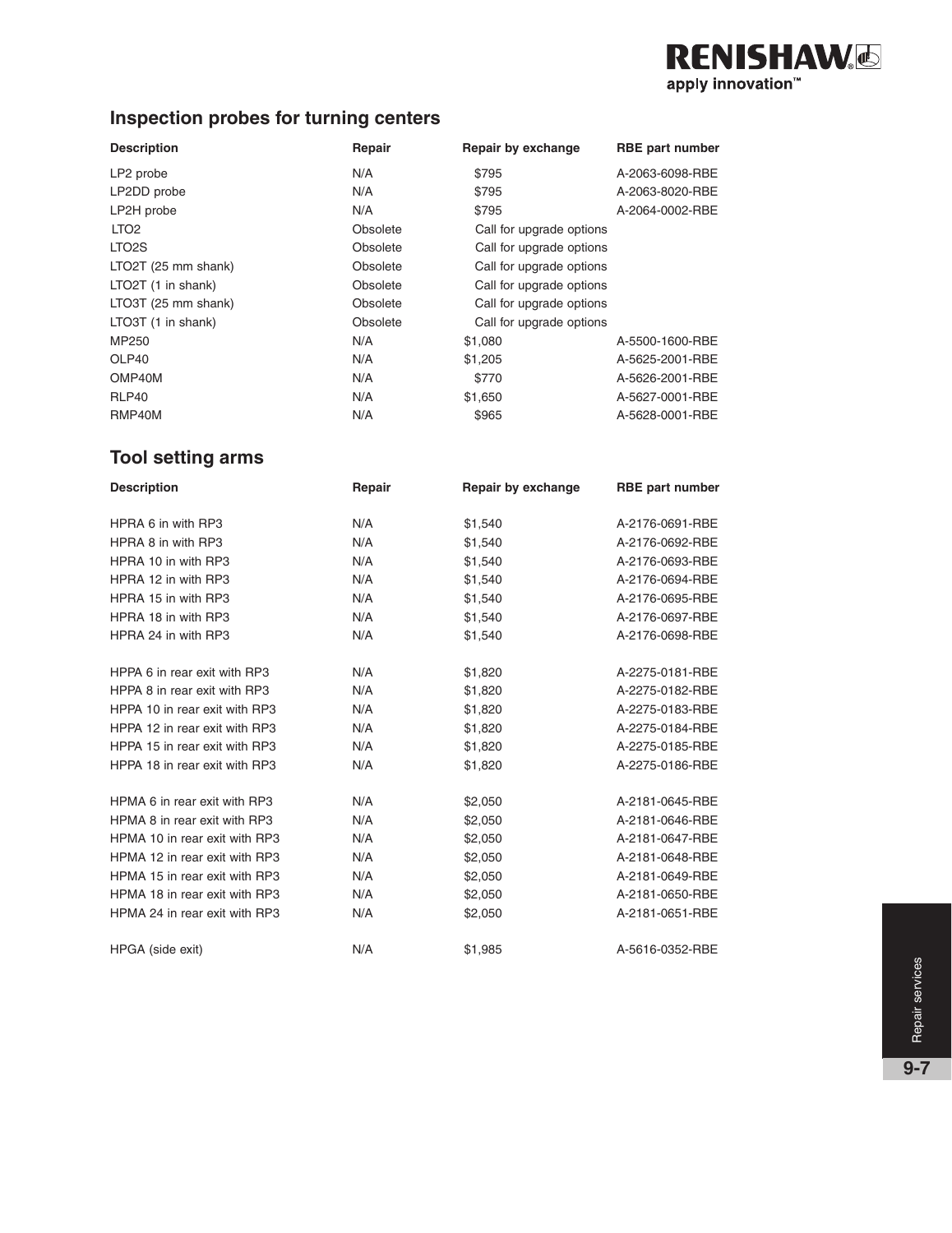#### **Repair services**

# **Tool setting probes for turning centers**

| <b>Description</b> | Repair | Repair by exchange | <b>RBE</b> part number    |
|--------------------|--------|--------------------|---------------------------|
| RP1 probe          | N/A    | \$765              | A-2154-0007-RBE           |
| RP2 probe          | N/A    | \$765              | A-2116-0149-RBE           |
| RP3 probe          | N/A    | \$765              | A-2197-0049-RBE           |
| TS20 probe         | N/A    | N/A                | Replace at new list price |

#### **Interfaces, receivers and inductive systems**

| <b>Description</b>                    | Repair   | Repair by exchange | <b>RBE</b> part number                   |
|---------------------------------------|----------|--------------------|------------------------------------------|
| <b>HSI</b>                            | N/A      | N/A                | Replace at new list price                |
| IMM (inductive module machine)        | N/A      | N/A                | Call for availability                    |
| IMP (inductive module probe) assembly | N/A      | N/A                | Call for availability                    |
| MI <sub>5</sub>                       | Obsolete | N/A                | Call for details                         |
| MI8                                   | N/A      | N/A                | Replace with HSI interface at list price |
| MI12                                  | Obsolete | N/A                | Call for upgrade options                 |
| NCi interface                         | N/A      | N/A                | Replace at new list price                |
| <b>OMI</b>                            | Obsolete |                    | Call for upgrade options                 |
| OMI-2                                 | N/A      | \$845              | A-5191-0050-RBE                          |
| OMI-2T                                | N/A      | \$845              | A-5439-0050-RBE                          |
| <b>OMM</b>                            | Obsolete |                    | Call for upgrade options                 |
| OMM-2                                 | N/A      | \$675              | A-5492-0051-RBE                          |
| RMI                                   | Obsolete | \$1,000            | Replace with A-5687-0050-RBE             |
| RMI-Q                                 | N/A      | \$1,000            | A-5687-0050-RBE                          |
| SSR converter board                   | Obsolete | N/A                | Replace with HSI interface at list price |
| TSi interface                         | N/A      | N/A                | Replace at new list price                |

# **Gaging systems**

| <b>Description</b>                               |       |                                     |         | Minor repair Medium repair Major repair Repair by exchange RBE part number |                 |
|--------------------------------------------------|-------|-------------------------------------|---------|----------------------------------------------------------------------------|-----------------|
| Equator <sup>™</sup> 300 machine                 | \$824 | \$3.193                             | \$4.738 | \$9,975                                                                    | A-5504-0040-RBE |
| Equator <sup>™</sup> 300 extended height machine | \$824 | \$3.193                             | \$4.738 | \$10,500                                                                   | A-5504-0050-RBE |
| Equator <sup>™</sup> controller                  | N/A   | N/A                                 | N/A     | \$3,000                                                                    | A-5696-0101-RBE |
| SP25M body                                       | N/A   | N/A                                 | N/A     | \$1.745                                                                    | A-2237-1000-RBE |
| SM25-2 module                                    | N/A   | N/A                                 | N/A     | \$1.245                                                                    | A-2237-1112-RBE |
| Equator <sup>™</sup> 500 machine                 |       | Call for repair options and pricing |         |                                                                            |                 |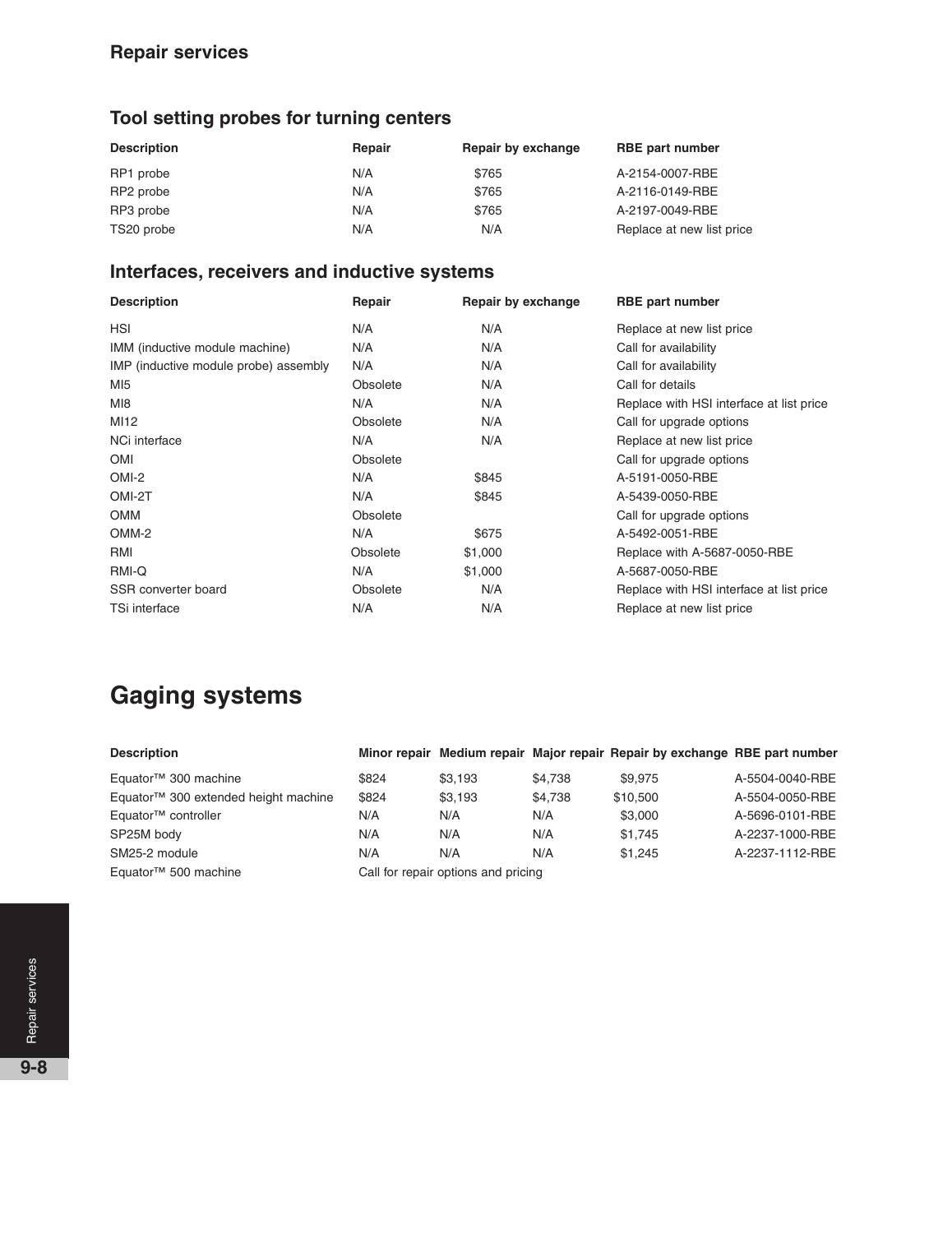

# **Calibration systems**

Renishaw recommends the following calibration frequencies: XM-60 Every 1-2 years

| <u>nonas tho ionoming canciation inoquencies.</u> | $\sim$           | $L$ v $U$ , $V$ $L$ , $V$ $U$ $U$ $U$ |
|---------------------------------------------------|------------------|---------------------------------------|
|                                                   | ML10/ML10X/XL-80 | Every 2-3 years                       |
|                                                   | EC10/XC-80       | Every 12 months                       |
|                                                   | Ballbar          | Every 12 months                       |
|                                                   | <b>RX10</b>      | Every 2-3 years                       |
|                                                   | <b>XR20-W</b>    | Every 1-3 years                       |
|                                                   |                  |                                       |

Check and test \$315

#### **Repair prices**

| <b>Description</b>                      | Repair           | Repair by exchange | <b>RBE</b> part number   |
|-----------------------------------------|------------------|--------------------|--------------------------|
| XC-80                                   | \$2,168          | N/A                | N/A                      |
| <b>XL-80</b>                            | \$2,168          | N/A                | N/A                      |
| QC10 ballbar (mechanical assembly only) | N/A              | N/A                | Call for upgrade options |
| <b>RX10</b>                             | \$6,534          | N/A                | N/A                      |
| QC20-W (mechanical assembly only)       | N/A              | \$3,210            | A-8014-1520-RBE          |
| XL-80 tripod                            | \$377            | N/A                | N/A                      |
| XR20-W**                                | \$3.911          | N/A                | N/A                      |
| XM-60                                   | Call for pricing | N/A                | N/A                      |

#### **Calibration prices**

|                                              | <b>Standard calibration</b> | <b>Express calibration</b> |
|----------------------------------------------|-----------------------------|----------------------------|
| ML10/ML10X                                   | \$1,037                     | \$1,178                    |
| $EC10*$                                      | \$1,037                     | \$1,178                    |
| QC10 (includes calibrator)                   | \$817                       | \$927                      |
| XC-80 *                                      | \$1,037                     | \$1,178                    |
| <b>XL-80</b>                                 | \$1,037                     | \$1,178                    |
| Calibrator 50 mm (glass only)                | \$278                       | \$388                      |
| Calibrator 300 mm (glass only)               | \$315                       | \$425                      |
| Calibrator 50 mm (for QC10) with replacement |                             |                            |
| of center ball, tool cup (2) and center cups | \$655                       | \$765                      |
| Calibrator 50 mm (for QC20) with replacement |                             |                            |
| of center ball                               | \$404                       | \$514                      |
| <b>RX10</b>                                  | \$1,618                     | N/A                        |
| XR20-W**                                     | \$1,435                     | N/A                        |
| QC20 (includes calibrator)                   | \$817                       | \$927                      |
| Copy of calibration certificate              | \$137                       |                            |
| XM-60/XM-600                                 | \$4,131                     | N/A                        |
|                                              |                             |                            |

- \* Price includes one air sensor and up to three material sensors. Each additional sensor \$273. Please send in your sensors with your EC10 and XC-80.
- \*\* XR20-W must be shipped in proper packaging. Failure to due so could damage unit and delay return after service. Alternative packaging solutions other than the XR20-W case are available for purchase which provide protection for your unit and save transport costs. XR20W-CAL-BOX is an economic and safe alternative to shipping XR20-W in its case. The packaging is reusable and can be purchased for \$70.

A "standard" calibration will take a maximum of five working days and an "express" calibration will take a maximum of two working days. Express calibrations must be scheduled by calling the Renishaw Service Center at: 847/286-9953 extension 62123.

Ballbar calibration includes ballbar and calibrator calibration, and replacement of ball and mount assembly, center cup assembly, center ball assembly, and tool cup assembly. A new cleaning kit will also be supplied.

Traceable calibration certificates will be issued at the time of calibration and enclosed with the returned units.